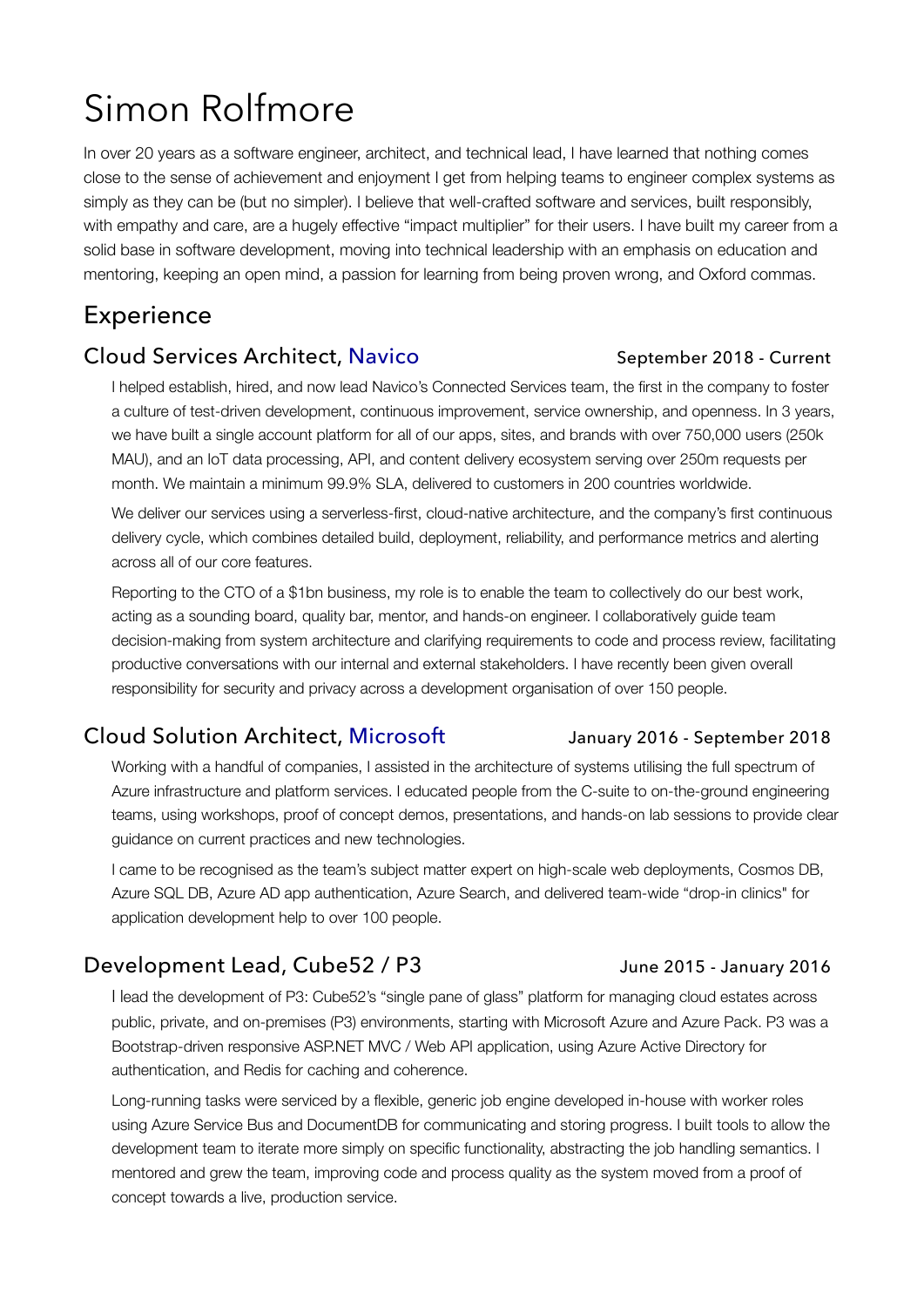### Lead Application Developer, [Pottermore](http://www.pottermore.com) November 2013 - June 2015

My main priority was to lead a new team in replacing a legacy Java-based application developed by a thirdparty, bringing expertise in house while substantially reducing operating and deployment costs. We produced a new ASP.NET MVC 5 eCommerce system used by over 1.5 million people, hosted on Microsoft Azure. We increased flexibility, performance, and load tolerance, leading to a step change in shop profitability. I conducted code reviews and worked with the team to improve code quality using SOLID principles, unit, and integration testing with NUnit and Moq. I implemented the majority of the application's Azure integration and scalability systems through Managed Cache, SQL Server 2012, Azure SQL DB, Web and Worker Roles.

I also built new features and re-architected existing systems for higher flexibility and efficiency on [pottermore.com](http://www.pottermore.com), which had over 14 million users, leveraging a custom CMS with complex taxonomy and ontology support to provide a highly customised experience for passionate fans of the Harry Potter series.

### Senior Software Engineer, [Sodexo](https://www.sodexoengage.com/) July 2011 - November 2013

I introduced OO, web development, and MVC concepts to a development team experienced in Oracle PL/ SQL and Borland PowerBuilder while creating a new [ordering website](https://www.sayshoppingpayments.co.uk) for the company's [multi-store voucher](http://www.sayshopping.co.uk) system. Lead development on, architected, and engineered the company's flagship [online product](https://uk.childcare-vouchers.sodexo.com), a childcare voucher management system used by over 200,000 people.

I created secure SOAP 1.2 Web Services using Windows Communication Foundation for a Home Office system providing in branch point of sale payment authorisation. I designed and created ASP.NET MVC4/Web API systems to provide all business logic and authentication/authorisation for a new product with a front end developed by a third party.

### Solutions Architect, [Aon Hewitt](http://www.aonhewitt.com) January 2010 - July 2011

My primary role was to expand and improve Aon Hewitt's flagship software, known as [Greater Insight](https://greaterinsight.aon.com) – an international multi-tenant platform for benefits and pension management used by tens of thousands of people worldwide. Greater Insight was developed initially using VB.NET, ASP.NET, and LINQ to SQL, transitioning to C# and Entity Framework for ongoing work.

I designed, architected, and developed modules and key systems on the platform, providing consultancy, information, and code reviews to other teams across the world. Recognised as the company's Microsoft SQL Server expert, I gave best-practice recommendations to ensure performance, availability, and security.

### Software Consultant, [Quovidion](http://www.quovidion.com) March 2009 - January 2010

I was recruited for a long-term project involving worldwide travel to local offices of a major multinational, integrating document workflow and information extraction technologies to generate output for accounting systems in SAP, SQL Server & Oracle from paper invoices.

### IT Manager, [Doctors Chambers](http://www.doctorschambers.co.uk) February 2005 - March 2009

I established in-house software as a key business differentiator, building a team working to engineering and systems best practices with a hands-on approach to development. I hired, lead, and mentored a team of 6, building web-based applications used by major industry clients, including a clinic booking and report management portal, and a Windows Forms synchronisation framework for a third-party system. I developed Windows Forms and web applications for scanning, barcode recognition, document routing and management, postal address handling, and performance management.